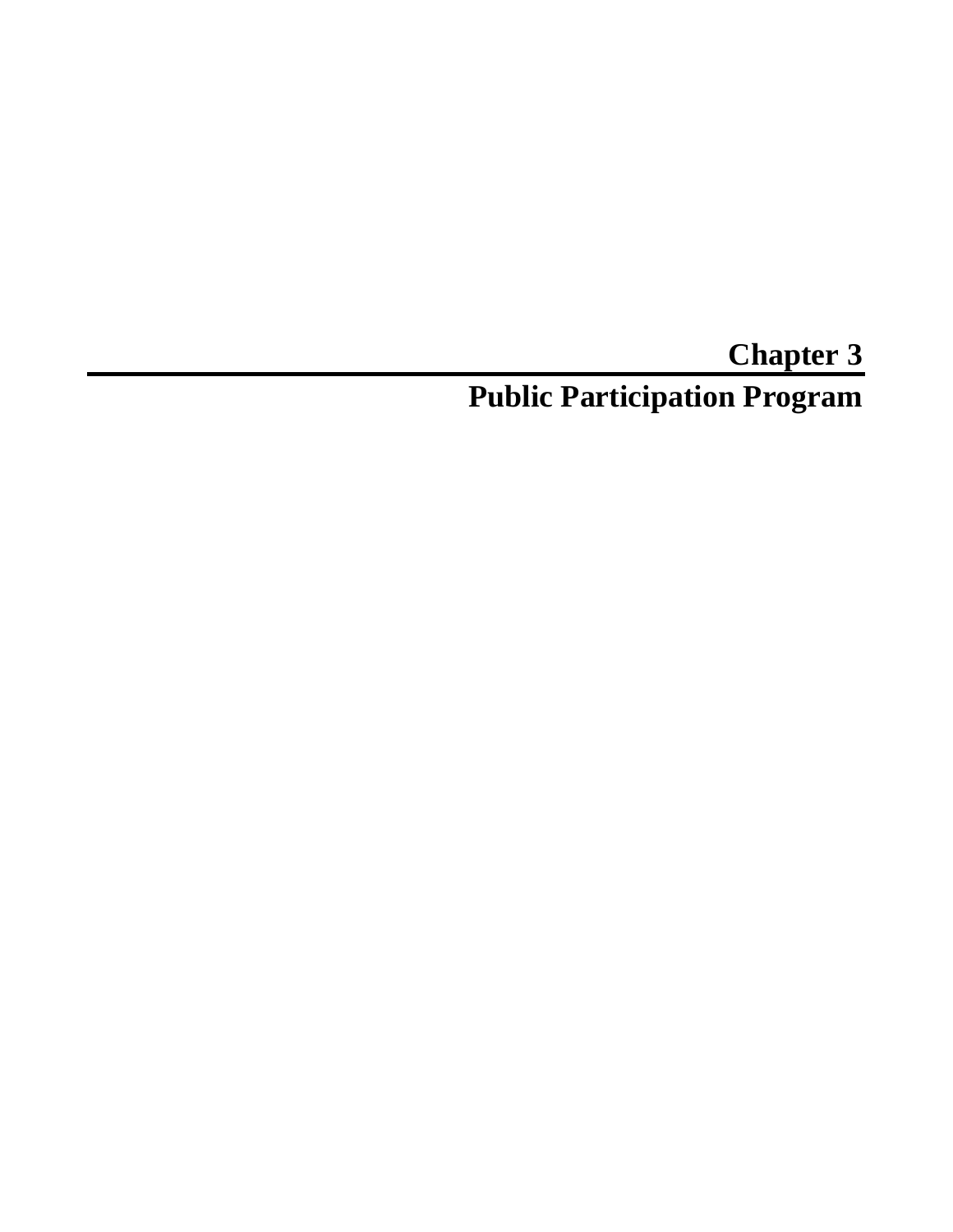#### **CHAPTER 3**

#### **PUBLIC PARTICIPATION PROGRAM**

#### **3.1 INTRODUCTION**

An extensive public participation program has been on-going for the Comprehensive Wastewater Management Planning Project (Project) to insure that the Town's residents, Town leaders and regulatory community are informed and can provide needed input. The last Wastewater Management Plan (July 1988) was not accepted at Town Meeting even though much effort was expended to develop a recommended plan. This Chapter describes the public participation process that has been implemented as part of the project.

The public participation program is made up of the following main components.

- Formation of a Technical Advisory Group (TAG) with regular meetings;
- Formation of a Citizens Advisory Committee (CAC) with regular meetings;
- Regular presentation of CWMP findings to the Water & Sewer Advisory Committee and the Board of Selectmen sitting as the Water and Sewer Commissioners;
- Distribution of public education materials; and
- Participation in a formal MEPA/CCC environmental review process.

Prior to the submittal of this CWMP/FEIR, the Draft CWMP/DEIR was reviewed as part of the MEPA and CCC review process. The Draft document received strong support from the regulatory agencies and from the Town citizens and agencies. A few comments were received which are addressed in this Final document.

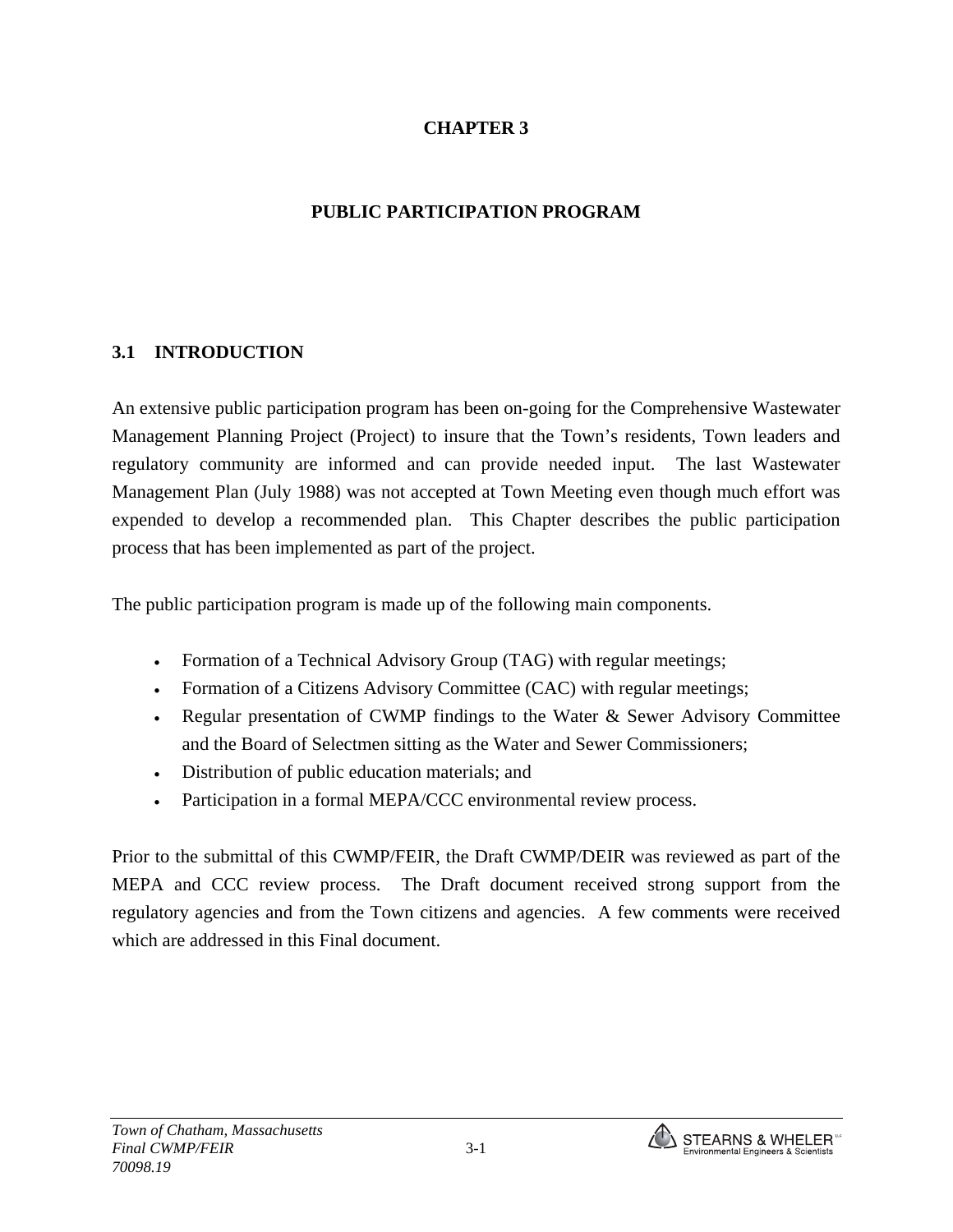# **3.2 TECHNICAL ADVISORY GROUP (TAG)**

A Technical Advisory Group (TAG) was established at the beginning of the Study, composed of members of the Town's professional staff to develop a scope of work and provide technical oversight of the project.

This group met regularly to discuss the progress of the project and provide review and guidance in advance of presenting information to the CAC, Board of Selectmen and general public. The TAG has also reviewed all preliminary draft text of the project documents, including those prepared by the Massachusetts Estuaries Project (MEP), and provided comments and clarifications as needed.

Since early 2006 the group has met more frequently, often twice per month as the project has moved into the development of scenarios, development of an approach for implementation and financing of a recommended plan, and finalization of the initial implementation.

The TAG has been instrumental in presenting the findings of the CWMP process as they are developed, in addition to acting as the point of contact for associated projects including the MEP and others related to the CWMP efforts. The TAG has presented much of the information developed as part of the CWMP to the CAC, Board of Selectmen and other public groups in order to educate the public on the planning process, its findings and direction of the project.

# **3.3 CITIZENS ADVISORY COMMITTEE (CAC)**

A Citizens Advisory Committee was also established early in the planning process (around 1997) to help select a wastewater project consultant, provide representation for geographic areas of Chatham, provide representation of various groups in Chatham (ex. officio members), provide needed decisions during the course of the Study, and advise the Board of Selectmen on the Study.

The CAC, like the TAG, have met regularly (typically once per month) during the CWMP process, and have been actively involved in the project. The CAC reviewed the draft documents; MEP reports and TMDLs; and has provided many comments and clarifications on the direction of the Project.

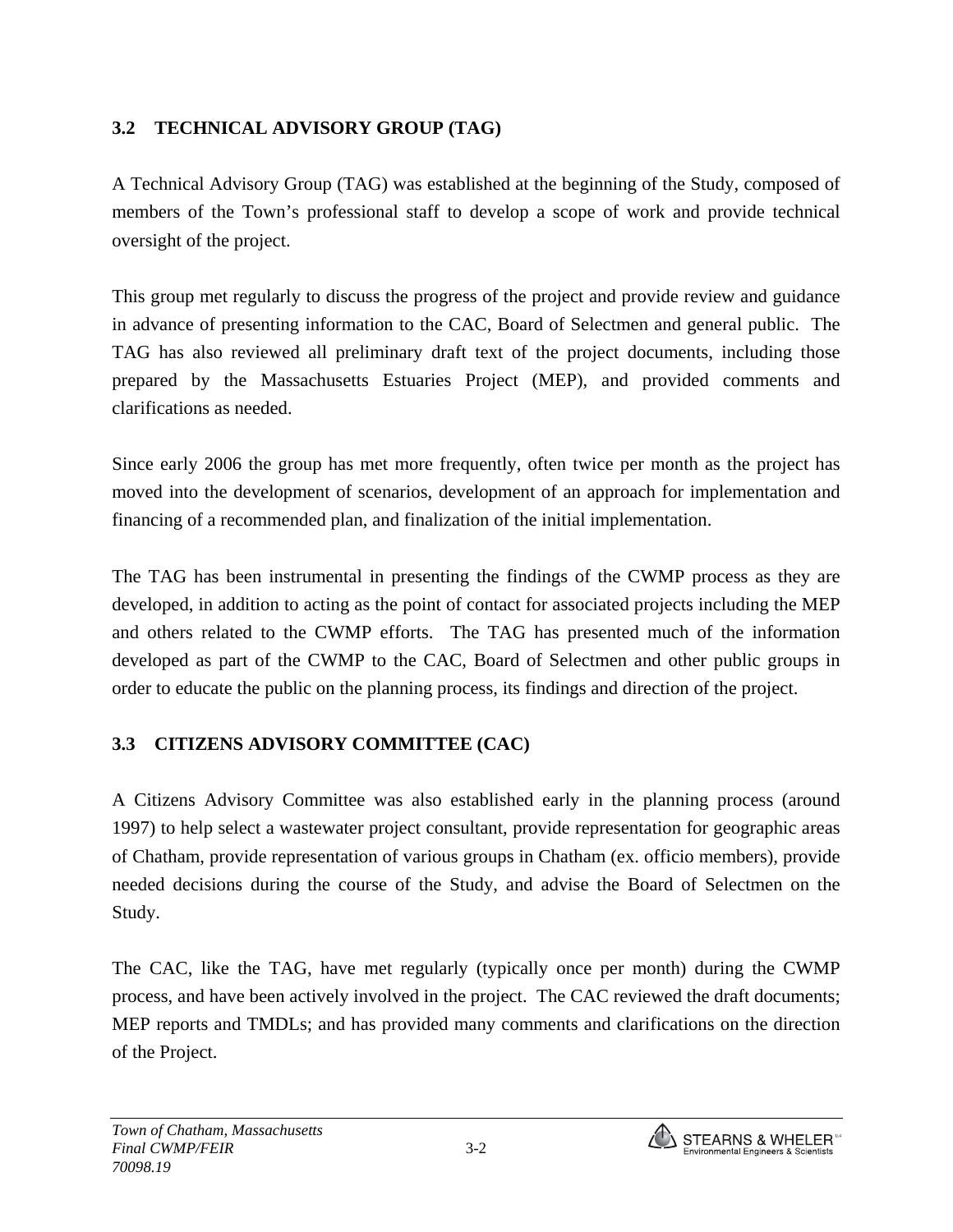The CAC has become very knowledgeable regarding the wastewater and nitrogen loading problems of the Town. Nitrogen loading (from wastewater and non-wastewater sources) to the Town's coastal embayments has been a major focus of the CWMP; much discussion has occurred about nitrogen loading, its sources, methods to quantify the loadings, and methods to determine the nitrogen assimilative capacity of the embayments and their relations to the TMDLs. The CAC has reviewed the data, calculations and water quality standards presented in the project reports.

The following presentations have been made throughout the project to the CAC and Town, and facilitated questions and understanding of the CWMP process and its findings (most have been on the local cable-access channel). Most of these presentations have also been presented to the Board of Selectmen following TAG and CAC input. The following summary lists most of the presentations made by Stearns & Wheler and the TAG to the CAC during the project to date:

- November 1999 Needs Assessment Report
- February 2002 Calculation Methodology
- November 21, 2002 Funding Sources and Alternative Approaches for Cost Distribution
- November 25, 2003 Review of Wastewater and Nutrient Management Projects on Cape Cod
- April 21, 2004 Project Approach for Alternatives Evaluation and Development of a Comprehensive Wastewater Management Plan and Environmental Impact Report
- August 19, 2004 Development of Alternative Modeling Scenarios (also presented to Board of Selectmen)
- March 17, 2005 Project Progress and Possible Project Acceleration
- April 21, 2005 Build-out Analysis
- October 20, 2005 Wastewater Flow Considerations For Fiscal Analysis
- December 15, 2005 Collection System Technologies and Betterment Considerations (also presented to the Board of Selectmen)
- January 18, 2006 Stage Harbor Area Wastewater and Nitrogen Management Evaluations (also presented to the Board of Selectmen)
- March 30, 2006 Cockle Cove Creek Area Wastewater and Nitrogen Management Evaluations (also presented to the Board of Selectmen)

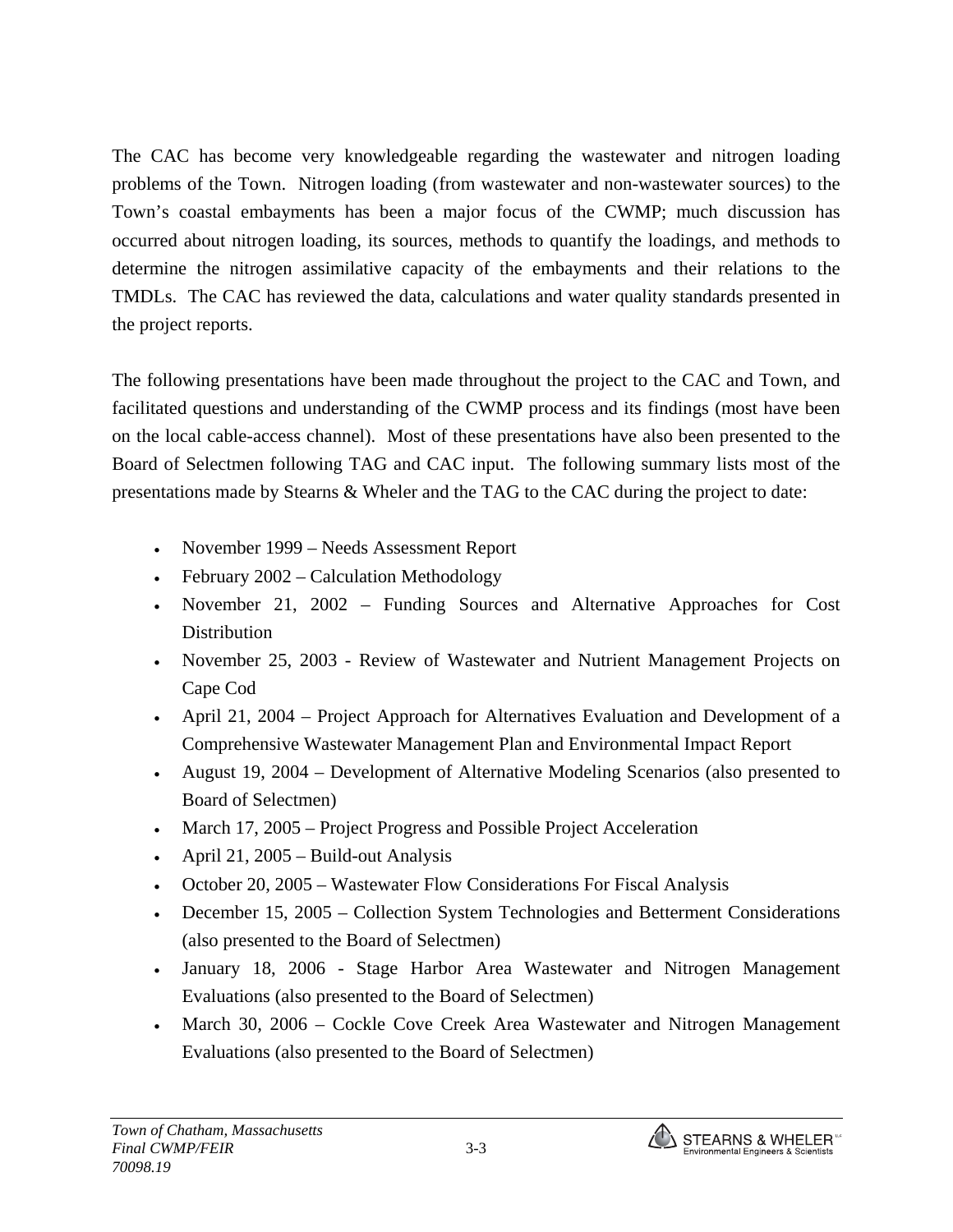- July 20, 2006 Taylor's Pond and Red River Area Wastewater and Nitrogen Management Evaluations (also presented to the Board of Selectmen)
- October 19, 2006 Pleasant Bay Watershed Wastewater and Nitrogen Management Evaluations (also presented to the Board of Selectmen)
- March 1, 2007 Summary of Wastewater and Nitrogen Management Evaluations (also presented to the Board of Selectmen)

### **3.4 PUBLIC OUTREACH/EDUCATION**

Many public education efforts beyond the public presentations identified above were undertaken during the CWMP process (several with the assistance of Regina Villa Associates who are a public education specialist and part of the Project Team). These efforts include the following:

- Development of a four-page flier describing the Study (January 1999) which was mailed to all Town property owners (Attached in Appendix I).
- Development of a two-page flier (June 1999) describing the Study and the main findings of the Needs Assessment Report (Attached in Appendix I).
- Development of an up-to-date list of all Town organizations (25) that needed to be informed of the Study. A letter (with a copy of the Needs Assessment Report Executive Summary and the June flier) was sent to each organization describing the Study and offering a CAC and/or TAG member as a speaker at a future meeting of their organization.
- Coordination with local newspaper editors to produce the numerous articles that have appeared in the Cape Cod Chronicle.
- Discussions with many organizations and individuals in Town.
- Participation in a panel discussion at a Friends of Chatham Waterways meeting/presentation held on June 28, 1999.
- Distribution of the June 1999 flier to two meetings of the Summer Residents Advisory Committee.
- Regular updates to summer residents at their yearly Summer Town Meeting.
- Development and distribution of a four-page flier outlining the September 2004 workshops (Attached in Appendix I).
- Held a Series of public workshops (September 2004) at the Chatham Town Hall to present information on various wastewater treatment and recharge technologies,